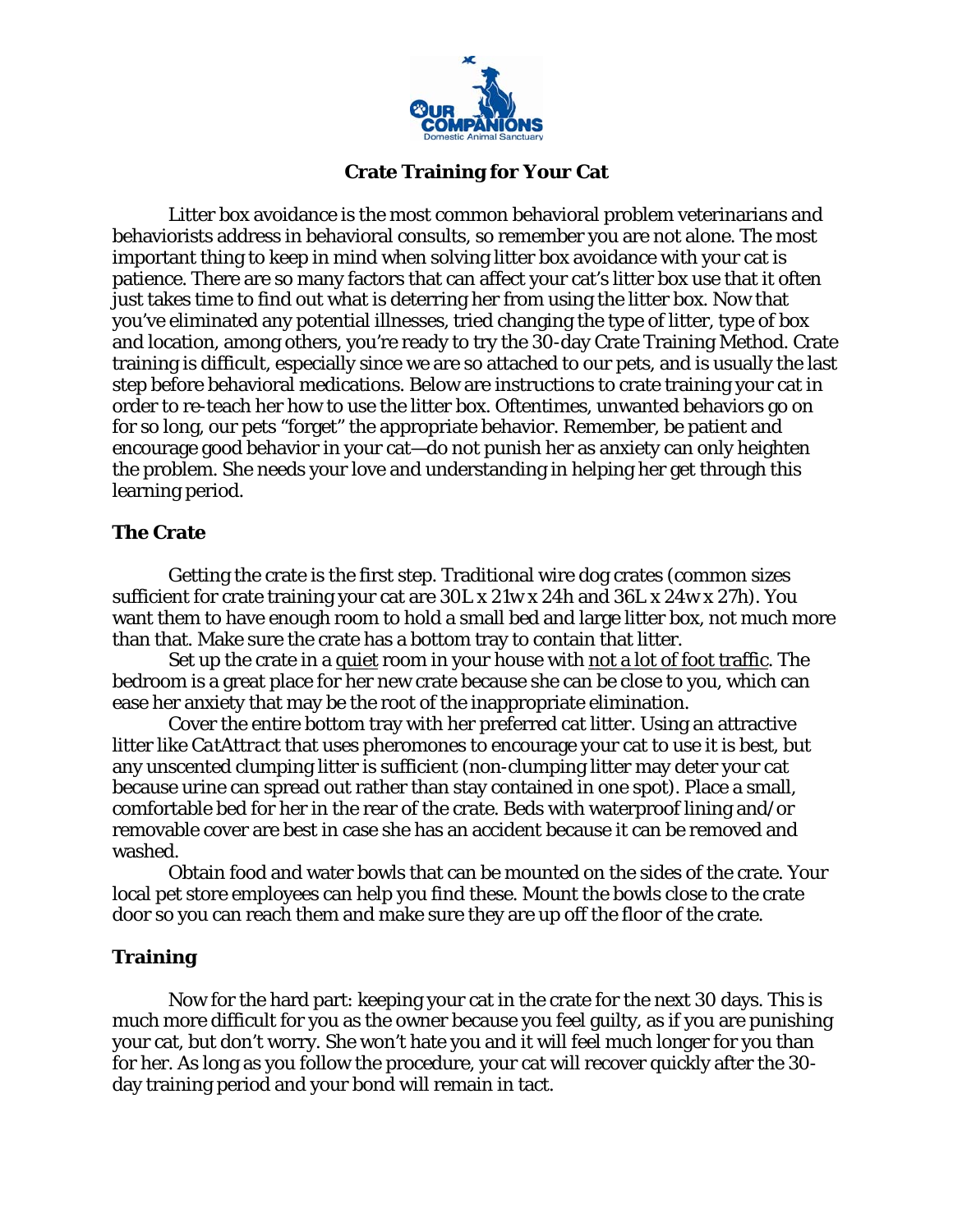

 When you first introduce her to the crate, give her a tasty meal to enjoy during her first experience in the crate. A tasty can of wet food or treat of tuna is a great choice for her. For the first two weeks of training, your cat's activities are restricted to the crate. You can still play with her—dangling a feather or ribbon through the wires can be an exciting game and stimulate her during this period—but her access to the outside should be limited. The only time she can come out is when you are cleaning her crate and feeding her. Maintain a clean environment in the crate at all times. Part of her initial avoidance may be related to a dirty litter box, so you need to teach her that the litter box is a clean, fresh smelling environment. (No one wants to use a dirty bathroom; your cat doesn't want to use a dirty litter box!) While you are cleaning, it is very important to keep an eye on your cat, so keep the door to the room closed. Any sign of a potential accident (excessively sniffing one area, scratching) and she needs to go back in the crate immediately. Make sure you give her a lot of affection and a treat for her good behavior outside her crate, but return her to the crate once you are done cleaning.

 Beginning the second week, clean the entire tray of litter and place a litter box inside the crate with your cat. Ideally, the box should have low sides so she can easily climb in and out of the box. As always, keep the box as clean as possible. If you'd like to start with a cookie sheet filled with litter instead of a standard litter box, this is also ok. Some cats, especially those with arthritis or even anxiety, are intimidated by the larger sides of the litter boxes.

 Starting the third week, she can come out of the crate only under supervision and in the one room her crate is in. Keep a close watch because you want her to succeed. Let her out several times a day to interact with and groom her. These are important stimulating and bonding activities for her. They also calm her and reward her for good behavior outside the crate. Place a litter box in a quiet corner of the room so she has another option outside the crate.

 The fourth week, your cat can spend the majority of her time outside the crate and exploring around the house, but you still must supervise her. This should be a calm, transitional week back into the big world that is your house. Make your home a tranquil environment for her. She should stay in the crate when no one is home or when you are sleeping.

 The fifth week of the training period, your cat no longer has to spend time in her crate. She instead will be confined to the same room she has been in, but she can remain out when you are not home and at night. Keep multiple litter boxes in the room so she has a lot to choose from—this also helps if you tend to be out of the house for many hours of the day, the boxes don't get dirty as quickly.